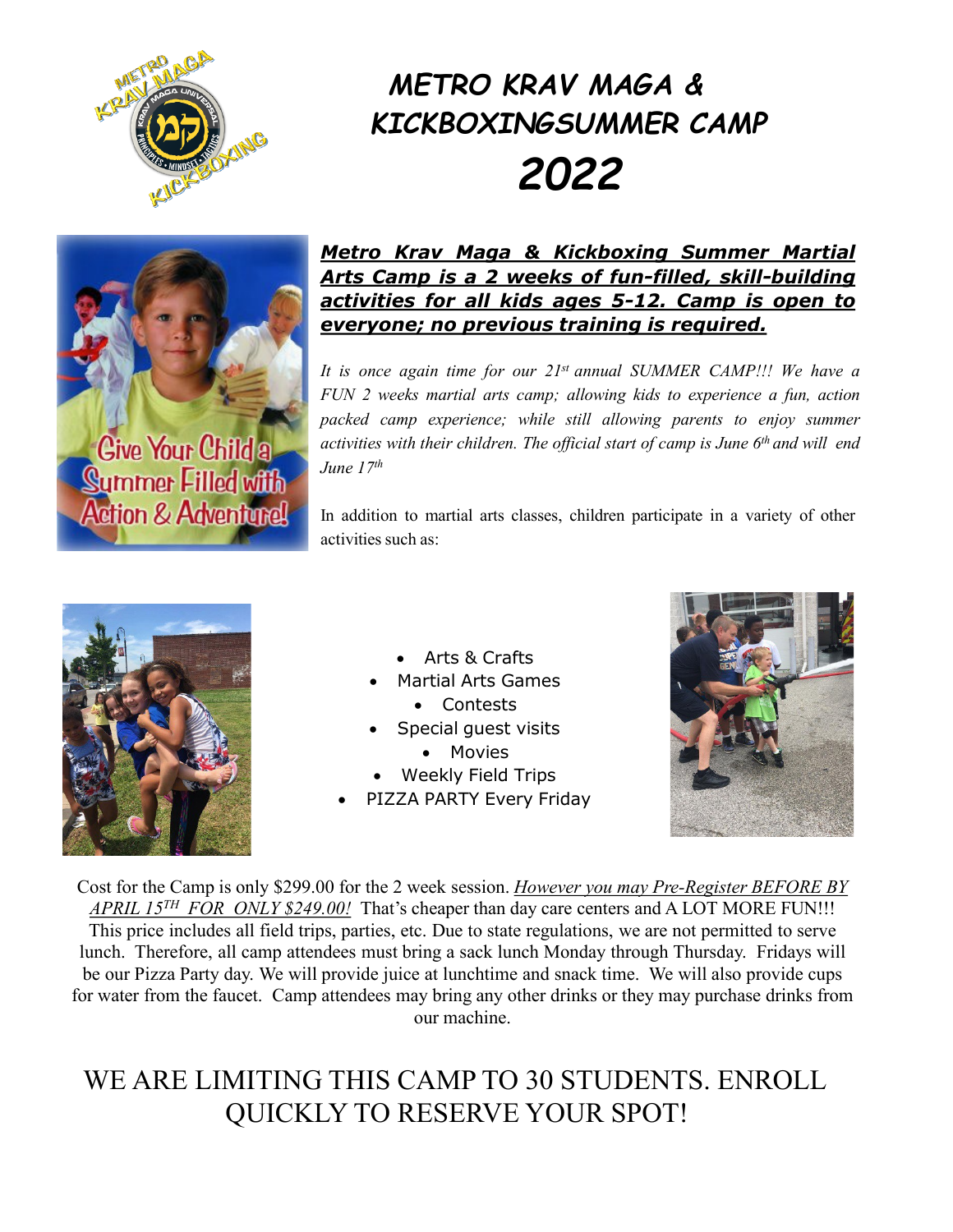

(\* Field trip activities to be announced at a later date.)



### *What will we do at Martial Arts Camp?*

In short…..WE WILL HAVE A BLAST!!!!! Your kids will get to participate in Martial Arts classes, games, learn new arts, go on picnics & field trips, and much more.

Activities during camp will include one martial arts class on Tuesdays and Thursdays. So campers must bring their gear and uniform those days. Since Camp Kids (Under Black Belt Ranks) will take class during camp hours; you will have the freedom to engage in evening time family activities, without the worry of falling behind.

- 8:00am to 9:00am = Board Games, Cartoons and Free Time
- 9:00am to 10:00am = Group Game Time
- $10:00$ am to  $10:30$ am = Snack Time
- 10:30am to 11:00am = Martial Arts Fun Drills Class (This can be done in street clothes)
- 11:00am to 12:00pm = Organized Free Time / Get Ready for Lunch
- $12:00$ pm to  $12:45$ pm = Lunch
- $12:45$ pm to  $1:00$ pm = Clean Up / Put on Martial Arts Uniforms
- 1:00pm to 2:00pm = Martial Arts Requirements Class
- 2:00pm to 2:30pm = TEAM CHALLENGE TIME!
- 2:30pm to 3:45pm = Daily Activity (i.e. Downtown walk, Library Activity, Crafts, Etc)
- $3:45$ pm to  $4:00$ pm = Clean Up Time
- 4:00pm to 5:45pm = Regular Martial Arts Classes Begin / Movie Time / Organized Free Time.

#### *PLEASE NOTE:* **This is only a sample schedule. Every Friday we will have Field Trip Day and Pizza Party. On this day; We will not have a Martial Arts Class.**

#### *COMPETITIONSAND GAMES:*

- NERF GUN WARS
- BOARD GAMES
- DODGEBALL
- RELAY RACES
- CRAZY DANCE OFF
- BALL TOSS COMPETITION
- BROOM BALL
- KICK N RUN
- JENGAMEGA CHALLENGE
- BALANCE CHALLENGE
- BALLOON GAMES

…MUCH, MUCH MORE

*Sign up early so you don't miss out on all the fun! Register early.*

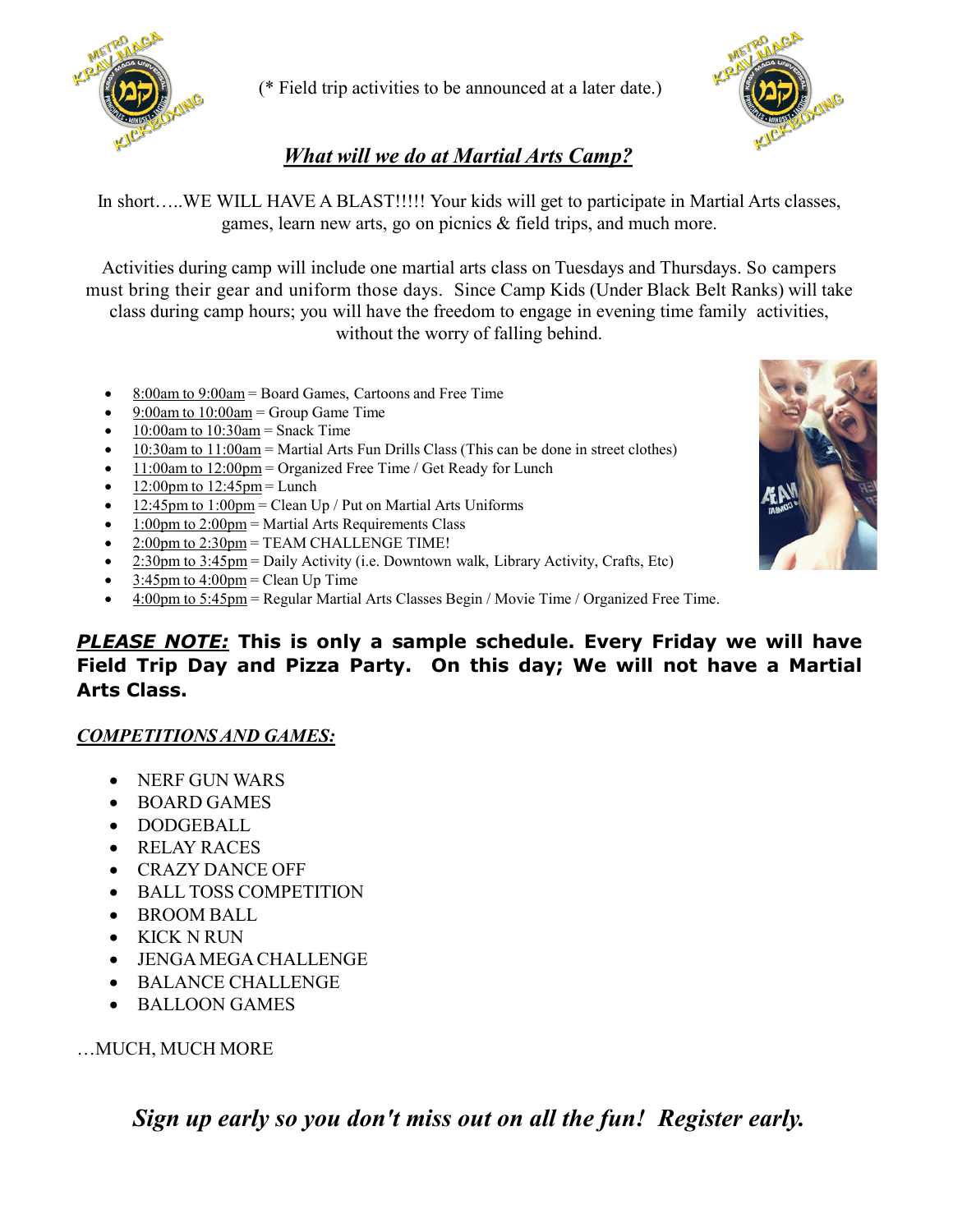## *PARENTS - Please read the following information carefully:*

*This note is to inform everyone of what they should bring to camp. Unless otherwise noted, you should bring these items EVERY DAY:*

- Gym bag or knapsack to hold personal items, CLEARLY MARKED with name
- Martial Arts pants and a Metro Krav Maga & Kickboxing approved T-shirt or uniform top
- A change of clothes (maybe another uniform or regular clothes; just in case)
- SACK LUNCH & SNACKS
- Money for sodas and waters if desired
- A favorite game or age-appropriate movie (we are not responsible if lost or broken; please only bring items that can be easily replaced)

Please make sure that your child has all of his/her equipment and gear, especially their lunch!

## *COMMON SENSE RULES:*

We have a few basic common sense rules of behavior and conduct. If a student is unwilling to listen, or has severe behavioral issues which threaten the safety of other students; they will be removed from camp without a refund. This will only come after adequate warning and time spent working with the parent to solve the issue. THE SAFETY OF THE CAMPATTENDEES IS OUR TOP PRIORITY!!!

I am sure we are going to have a fun and exciting camp. I am really looking forward to having a great time training all the kids in new and challenging techniques! If anyone has any questions, please call me at 344-9675. See you at Camp!

In Christ, Tommy D Whitaker (Master Instructor)